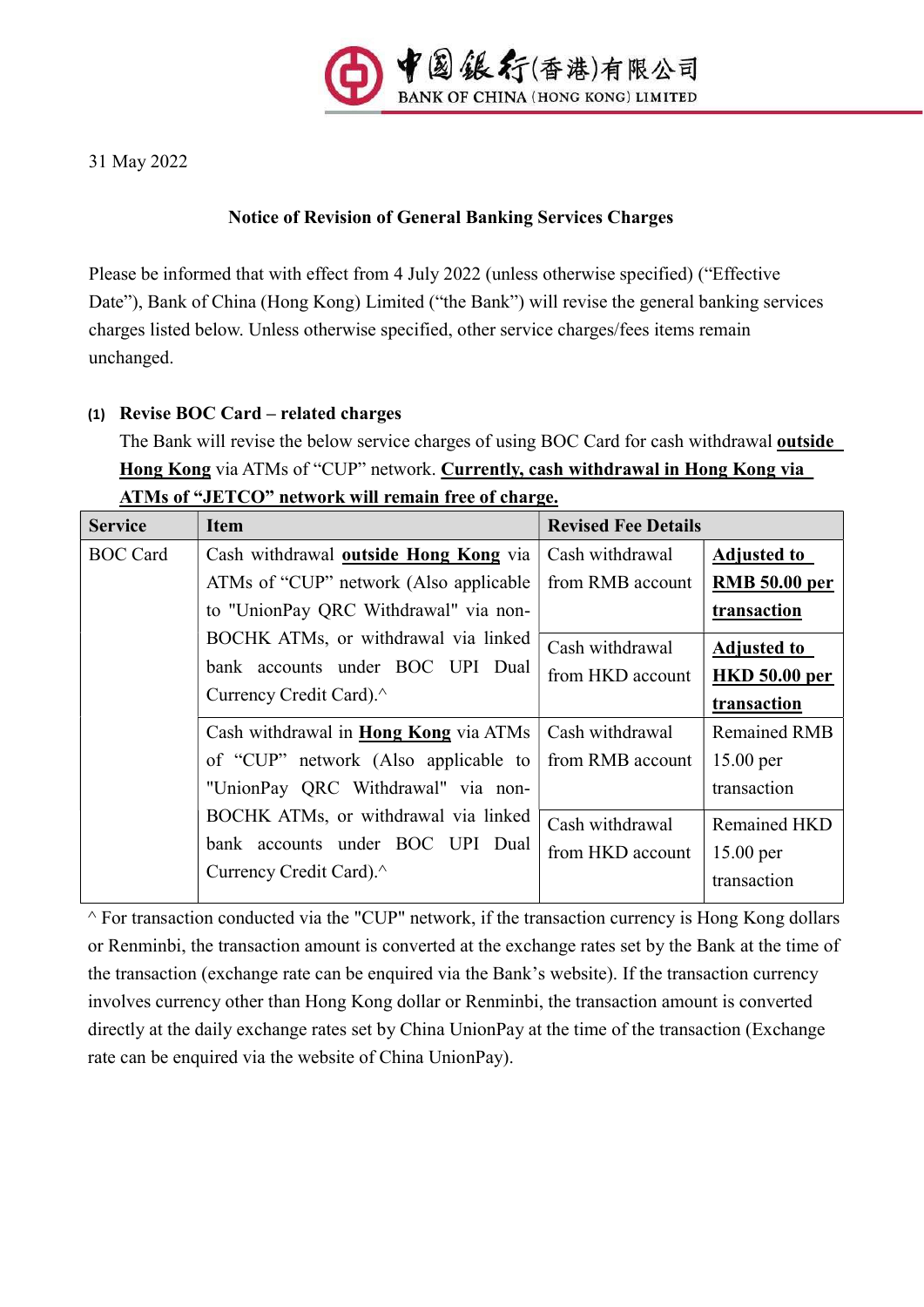

## (2) Revise Local Bank Transfer (FPS) – related charges to Corporate Customers

| <b>Service</b> | <b>Item</b> | <b>Revised Fee Details</b>          |                      |  |  |
|----------------|-------------|-------------------------------------|----------------------|--|--|
| Local Bank     | Funds       | HKD transfer amount is equal to or  | Corporate Customers: |  |  |
| Transfer -     | transfer    | not more than HKD100,000.00         | HKD5.00 per item     |  |  |
| <b>FPS</b>     | to          |                                     |                      |  |  |
| (Faster)       | other       | HKD transfer amount is above        | Corporate Customers: |  |  |
| Payment        | local       | $HKD100,000.00$ and equal to or not | HKD10.00 per item    |  |  |
| System)        | banks       | more than HKD1,000,000.00           |                      |  |  |
|                | through     | RMB transfer amount is equal to or  | Corporate Customers: |  |  |
|                | <b>FPS</b>  | not more than RMB100,000.00         | RMB4.00 per item     |  |  |
|                |             |                                     |                      |  |  |
|                |             | RMB transfer amount is above        | Corporate Customers: |  |  |
|                |             | RMB100,000.00 and equal to or not   | RMB8.00 per item     |  |  |
|                |             | more than RMB1,000,000.00           |                      |  |  |

## (3) Revised Local Securities – related charges

| Service     | Item                          | <b>Revised Fee Details</b> | Remarks                          |  |  |
|-------------|-------------------------------|----------------------------|----------------------------------|--|--|
| Information | Online real-time quote        | HKD228.00 per              | Unlimited realtime stock<br>1.   |  |  |
| services    | - monthly plan                | month                      | quote                            |  |  |
|             |                               |                            | During the service period,<br>2. |  |  |
|             |                               |                            | if the monthly                   |  |  |
|             |                               |                            | accumulated transaction          |  |  |
|             |                               |                            | amount reaches                   |  |  |
|             |                               |                            | HKD1,000,000.00* or              |  |  |
|             |                               |                            | more, your service fee of        |  |  |
|             |                               |                            | the following month will         |  |  |
|             |                               |                            | be waived. (*Only                |  |  |
|             |                               |                            | applicable to HKD                |  |  |
|             |                               |                            | denominated stock                |  |  |
|             |                               |                            | transaction)                     |  |  |
|             |                               |                            | Service becomes effective<br>3.  |  |  |
|             |                               |                            | from the following month         |  |  |
|             |                               |                            | after registration               |  |  |
|             | Online real-time quote--      | HKD78.00 per month         | Unlimited realtime auto-<br>1.   |  |  |
|             | <b>Streaming Plan [Mobile</b> |                            | update top price level           |  |  |
|             | Device Version]               |                            | stock quote                      |  |  |
|             |                               |                            | During the service period,<br>2. |  |  |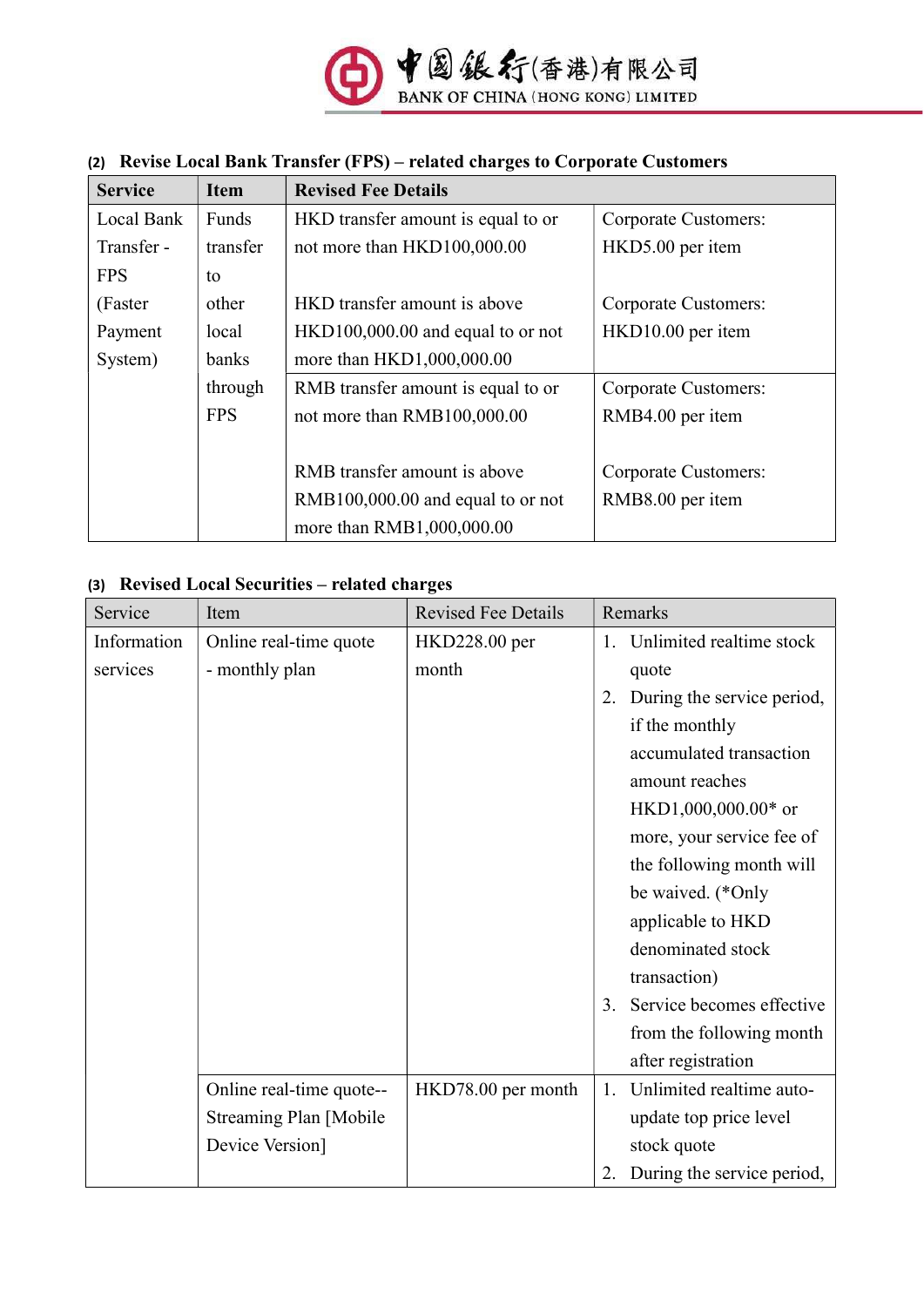

|                        |               |    | if the monthly             |
|------------------------|---------------|----|----------------------------|
|                        |               |    | accumulated transaction    |
|                        |               |    | amount reaches             |
|                        |               |    | HKD1,000,000.00* or        |
|                        |               |    | more, your service fee of  |
|                        |               |    | the following month will   |
|                        |               |    | be waived. (*Only          |
|                        |               |    | applicable to HKD          |
|                        |               |    | denominated stock          |
|                        |               |    | transaction)               |
|                        |               | 3. | Service becomes effective  |
|                        |               |    | from the following month   |
|                        |               |    | after registration         |
| Online real-time quote | HKD328.00 per | 1. | Unlimited realtime auto-   |
| - Streaming plan       | month         |    | update stock quote         |
|                        |               | 2. | During the service period, |
|                        |               |    | if the monthly             |
|                        |               |    | accumulated transaction    |
|                        |               |    | amount reaches             |
|                        |               |    | HKD1,000,000.00* or        |
|                        |               |    | more, your service fee of  |
|                        |               |    | the following month will   |
|                        |               |    | be waived. (*Only          |
|                        |               |    | applicable to HKD          |
|                        |               |    | denominated stock          |
|                        |               |    | transaction)               |
|                        |               | 3. | Service becomes effective  |
|                        |               |    | from the following month   |
|                        |               |    | after registration         |

# (4) Revised A shares (Shanghai / Shenzhen) – related charges (Effective from 29 April 2022)

| Service  | Item | <b>Revised Fee Details</b>                              | Remarks |                                 |
|----------|------|---------------------------------------------------------|---------|---------------------------------|
| Trade    |      | Transfer Fee <sup>#</sup> $\vert$ 0.003% of transaction |         | ChinaClear Shanghai/ ChinaClear |
| related  |      | amount per trade                                        |         | Shenzhen charges $0.001\%$      |
| services |      |                                                         |         | 2. HKSCC charges $0.002\%$      |